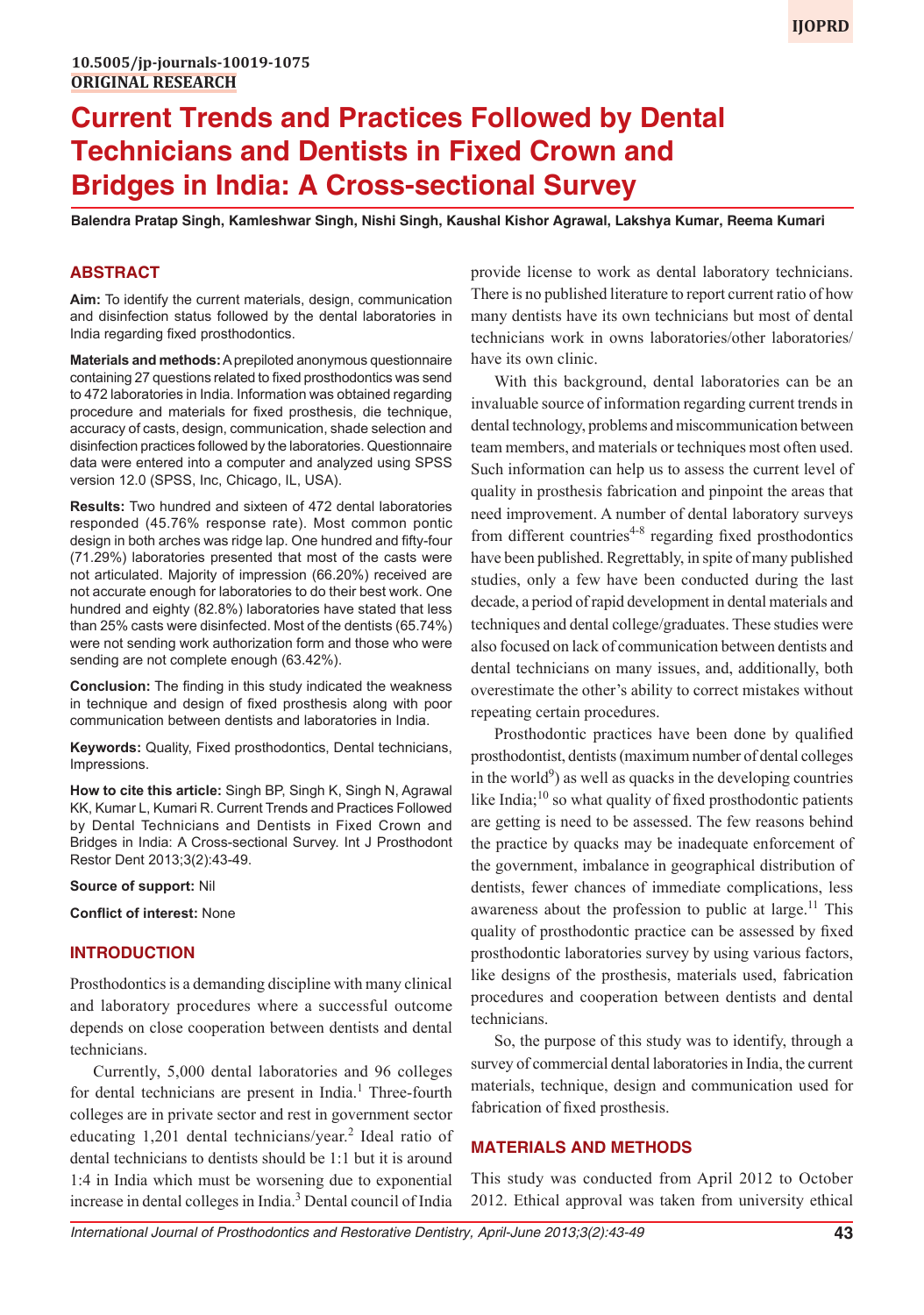committee and conducted in full accordance with the World Medical Association Declaration of Helsinki. A selfadministered questionnaire consisting of 27 questions and separate five questions (Table 1) for intake of laboratories were designed to obtain information pertaining to:

- General question  $(Q, 1)$
- Materials used  $(Q. 2-10)$
- Design of fixed prosthodontics (Q. 11-17)
- Mounting (Q. 18-20)
- Shade selection/communication (Q. 21-27)

The questionnaire was pretested, revised and retested before use. At last of each section, there was a space for feedback by the dental laboratories. Questions of materials were related to materials used for impression, prosthesis and trey. Questions of design of prosthesis were related to pontic design, preparation of die, numbers of teeth replaced. Questions of mounting were related to use, type and setting of articulator. Questions of shade selection/communication were related to use of work authorization form, shade selection participation, glazing.

The questionnaire asked for anonymous responses to ensure confidentiality and overcome possible reservations about participation. It was accompanied by a cover letter stating the goals of the survey and it is advised to fill it by laboratory owner only.

The dental laboratories were selected from the list of dental laboratories of Indian Dental Association website. A list on the basis of alphabetical order of the laboratory name and having e-mail and contact address was prepared of every state despite its location, i.e. either from rural or urban. From this list of dental laboratories, every alternate laboratory was chosen to send the questionnaire either by mail or contact address. They could send the response by mail or by post (charges were prepaid). One month after the first mailing, a reminder was send for the reply. Out of 472 laboratories to whom questionnaire was send 216 (response rate: 45.76%) responded. Questionnaire data were entered into a computer and analyzed using SPSS version 12.0 (SPSS, Inc, Chicago, IL, USA). The accuracy of input data was verified by entering the data twice and comparing the two subsequent datasets. No discrepancies were found in the data.

# **RESULTS**

Four hundred and seventy-two questionnaires were distributed, of which 216 were complete and returned (response rate: 45.76%). Most of the laboratory owner was diploma holder in dental mechanic (64.35%) and have more than 5 years of laboratory experience. Almost half of the laboratories have inadequate employee and word load to laboratory owner was either very dissatisfied or dissatisfied in 44.8% laboratory (Table 1).

| <b>Table 1: Questions for intake of laboratories</b> |                                                                                    |                  |       |  |
|------------------------------------------------------|------------------------------------------------------------------------------------|------------------|-------|--|
| S. no.                                               | Question                                                                           | n                | $\%$  |  |
| 1.                                                   | Qualification of owner of the laboratory                                           |                  |       |  |
|                                                      | Diploma                                                                            | 139              | 64.35 |  |
|                                                      | Graduate                                                                           | 19               | 8.79  |  |
|                                                      | Postgraduate                                                                       | 58               | 26.85 |  |
| 2.                                                   | Experience as dental mechanic/dental<br>hygienist (years)                          |                  |       |  |
|                                                      | < 1                                                                                | 20               | 9.25  |  |
|                                                      | $2 - 5$                                                                            | 17               | 7.87  |  |
|                                                      | >5                                                                                 | 179              | 82.87 |  |
| 3.                                                   | Work load                                                                          |                  |       |  |
|                                                      | Very dissatisfied                                                                  | 33               | 15.27 |  |
|                                                      | <b>Dissatisfied</b>                                                                | 64               | 29.62 |  |
|                                                      | <b>Neutral</b>                                                                     | 29               | 13.42 |  |
|                                                      | Satisfied                                                                          | 90               | 41.66 |  |
|                                                      | Very satisfied                                                                     | $\Omega$         | 0     |  |
| 4.                                                   | How much time (in hours) you give to your<br>laboratory in a week                  |                  |       |  |
|                                                      | Upto 48 (adequate)                                                                 | 49               | 22.68 |  |
|                                                      | 49-60 (fair)                                                                       | 64               | 29.62 |  |
|                                                      | 61-72 (inadequate)                                                                 | 103 <sub>1</sub> | 47.68 |  |
| 5.                                                   | How many employees are present in your<br>laboratory for fixed prosthodontics work |                  |       |  |
|                                                      | Adequate                                                                           | 22               | 10.18 |  |
|                                                      | Fair                                                                               | 76               | 35.18 |  |
|                                                      | Inadequate                                                                         | 118              | 54.62 |  |

A total of 90% of the laboratories have more than 50% of work related to fixed prosthodontics in nature (Table 2).

Dentists were most commonly using porcelain fused metal (PFM) (90.27%) and base metal alloys (89.35%) as crown and bridge materials. Majority of crown and bridge impression were made with full arch custom tray (66.66) using alginate (88.42%) (Table 2).

Majority of impression (66.20%) received are not accurate enough for laboratories to do their best work. Dentists were commonly using die stone (54.62%) but very few were using die pin (67.59%). A total of 180 (82.8%) laboratories have stated that less than 25% casts were disinfected (Table 2).

Near half of the dentists were replacing more than four maxillary and mandibular anterior teeth (44.44 and 55.55% respectively) (Table 3). Many times dentists send the bridge preparation which was not obeying Ante's law (56.48%). Most commonly pontic design in maxillary (81.48%) and mandibular (79.16%) bridge was ridge lap (Table 3).

A total of 71.29% fixed crown and bridge cases were not articulated and those which were articulated is mainly done by laboratory personnel (73.61%) on instruction of dentists or laboratory itself (Table 3).

Majority of dentists were not sending work authorization form (65.74%) and those were sending are not complete enough (63.42%). Majority of dentists did not write about pontic design (55.09%) and also not participating in shade selection (58.79%) (Table 4).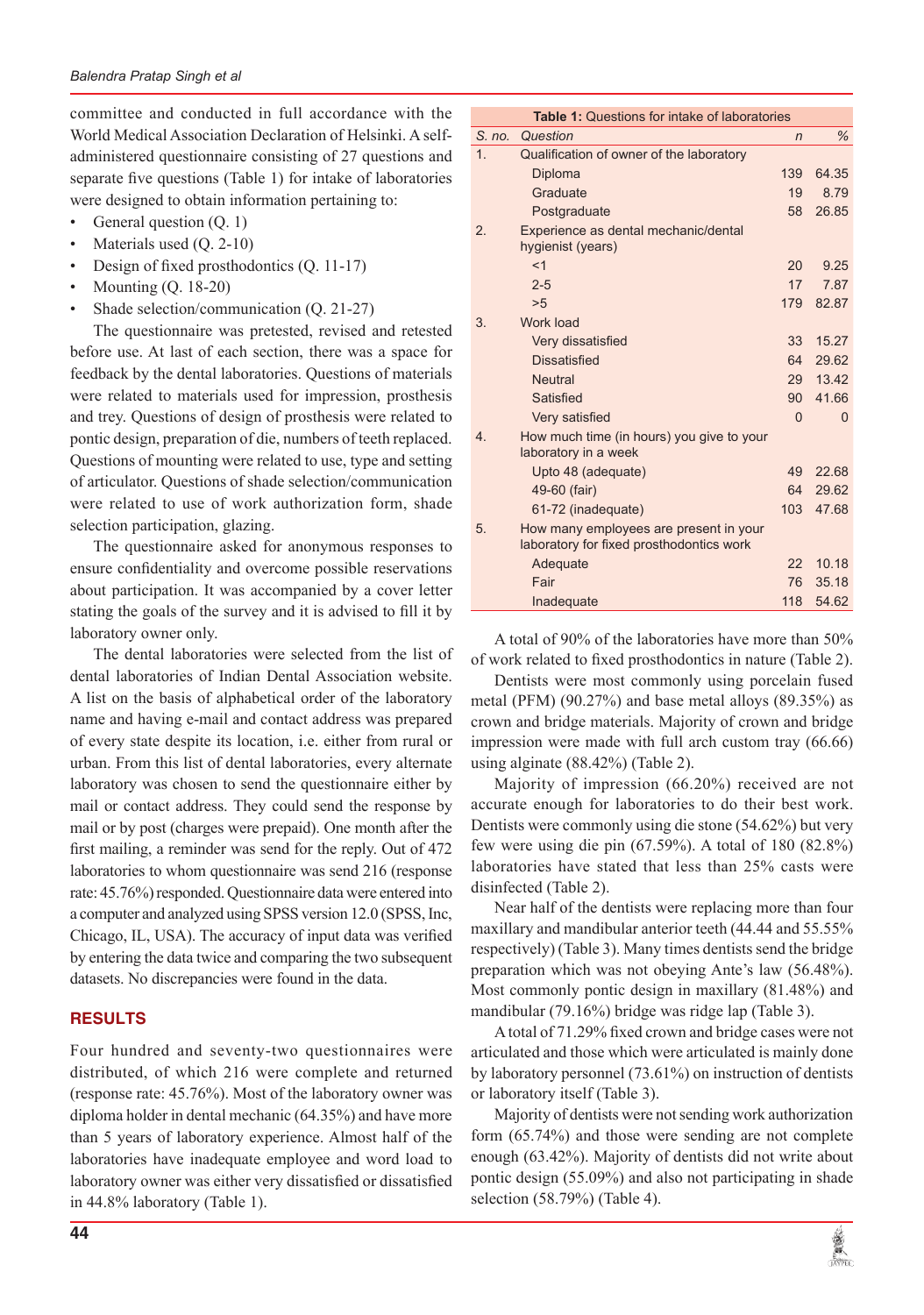*Current Trends and Practices Followed by Dental Technicians and Dentists in Fixed Crown and Bridges in India*

| Table 2: General question, material and techniques being used |                                                                                              |                |               |  |
|---------------------------------------------------------------|----------------------------------------------------------------------------------------------|----------------|---------------|--|
| S.                                                            | Question                                                                                     |                | %             |  |
| no.                                                           | General question                                                                             | $\overline{n}$ |               |  |
| 1.                                                            | Portion of work is fixed prosthodontics in nature                                            |                |               |  |
|                                                               | None                                                                                         | 0              | 0             |  |
|                                                               | $~10\%$                                                                                      | 0              | 0             |  |
|                                                               | 10-25%                                                                                       | 11             | 5.09          |  |
|                                                               | 26-50%                                                                                       | 9              | 4.16          |  |
|                                                               | $>50\%$                                                                                      | 196            | 90.74         |  |
|                                                               | Materials/technique being used                                                               |                |               |  |
| 2.                                                            | What portions of the final impressions received                                              |                |               |  |
|                                                               | by your laboratory have been poured by the                                                   |                |               |  |
|                                                               | dentist?                                                                                     |                |               |  |
|                                                               | < 25%                                                                                        | 46             | 21.29         |  |
|                                                               | 25-50%                                                                                       | 38             | 17.59         |  |
|                                                               | 51-75%                                                                                       | 67             | 31.01         |  |
| 3.                                                            | 76-100%                                                                                      | 65             | 30.09         |  |
|                                                               | Most commonly used material in fixed crown<br>and bridge?                                    |                |               |  |
|                                                               | <b>PFM</b>                                                                                   | 195            | 90.27         |  |
|                                                               | All acrylic                                                                                  | 0              |               |  |
|                                                               | Metal acrylic                                                                                | 21             | 09.27         |  |
|                                                               | All ceramic                                                                                  | 0              |               |  |
|                                                               | All metal                                                                                    | $\Omega$       |               |  |
| 4.                                                            | Portion of your crown and bridge restorations                                                |                |               |  |
|                                                               | are made with alloys containing gold?                                                        |                |               |  |
|                                                               | < 25%                                                                                        | 193            | 89.35         |  |
|                                                               | 26-50%                                                                                       | 13             | 6.01          |  |
|                                                               | 51-75%                                                                                       | 10             | 4.62          |  |
|                                                               | 76-100%                                                                                      | $\Omega$       | 0             |  |
| 5.                                                            | Majority of the crown and bridge final                                                       |                |               |  |
|                                                               | impressions in your laboratory are made with                                                 |                |               |  |
|                                                               | Full arch custom tray                                                                        | 23             | 10.64         |  |
|                                                               | Full arch stock tray                                                                         | 147            | 66.66         |  |
|                                                               | Half arch custom tray                                                                        | 19             | 8.74          |  |
|                                                               | Half arch stock tray                                                                         | 27             | 12.5          |  |
|                                                               | Other                                                                                        | 0              | 0             |  |
| 6.                                                            | What portion of the master casts and/or final<br>impressions received by your laboratory are |                |               |  |
|                                                               | accurate enough for you to do your best work                                                 |                |               |  |
|                                                               | in making the restoration                                                                    |                |               |  |
|                                                               | Less than 25%                                                                                | 143            | 66.20         |  |
|                                                               | 26-50%                                                                                       | 32             | 14.86         |  |
|                                                               | 51-75%                                                                                       | 28             | 12.96         |  |
|                                                               | 76-100%                                                                                      | 13             | 6.01          |  |
| 7.                                                            | How many cast have used die stone?                                                           |                |               |  |
|                                                               | Less than 25%                                                                                | 50             | 23.14         |  |
|                                                               | 26-50%                                                                                       | 21             | 9.72          |  |
|                                                               | 51-75%                                                                                       | 118            | 54.62         |  |
|                                                               | 76-100%                                                                                      | 27             | 12.5          |  |
| 8.                                                            | How many cast have used die pin?                                                             |                |               |  |
|                                                               | Less than 25%                                                                                | 146            | 67.59         |  |
|                                                               | 26-50%                                                                                       | 21             | 9.72          |  |
|                                                               | 51-75%                                                                                       | 34             | 15.74         |  |
|                                                               | 76-100%                                                                                      | 15             | 6.94          |  |
| 9.                                                            | Most commonly used impression material by                                                    |                |               |  |
|                                                               | the dentists                                                                                 | 191            |               |  |
|                                                               | Alginate<br>Polyether                                                                        | 5              | 88.42<br>2.31 |  |
|                                                               | <b>Addition silicone</b>                                                                     | 20             | 9.25          |  |
|                                                               | <b>Others</b>                                                                                | $\Omega$       | 0             |  |
|                                                               | 10. How many master impression/cast been                                                     |                |               |  |
|                                                               | disinfected adequately by the dentists?                                                      |                |               |  |
|                                                               | Please comment how do you know it has                                                        |                |               |  |
|                                                               | not been disinfected adequately?                                                             |                |               |  |
|                                                               | < 25%                                                                                        | 180            | 83.33         |  |
|                                                               | 26-50%                                                                                       | 15             | 6.94          |  |
|                                                               | 51-75%                                                                                       | 15             | 6.94          |  |
|                                                               | 76-100%                                                                                      | 10             | 4.62          |  |

| Table 3: Design of fixed prosthesis and mounting an articulator |                                                                                                              |                 |                         |  |
|-----------------------------------------------------------------|--------------------------------------------------------------------------------------------------------------|-----------------|-------------------------|--|
| S.<br>no.                                                       | Design of fixed prosthesis                                                                                   | $\overline{n}$  | %                       |  |
| 11.                                                             | The majority of PFM restorations completed by<br>your laboratory have                                        |                 |                         |  |
|                                                                 | A facial collar of metal<br>Porcelain carried all the way down to the                                        | 9<br>197        | 4.16<br>91.20           |  |
|                                                                 | facial margin<br>Other<br>12. Maxillary anterior teeth (>4) were replaced                                    | 0               | $\overline{0}$          |  |
|                                                                 | among maxillary anterior bridge                                                                              | 36              |                         |  |
|                                                                 | Less than 25%<br>26-50%<br>51-75%                                                                            | 84<br>96        | 16.66<br>38.88<br>44.44 |  |
|                                                                 | 76-100%<br>13. Mandibular anterior teeth (>4) replaced among                                                 | $\Omega$        | 0                       |  |
|                                                                 | mandibular anterior bridge                                                                                   |                 |                         |  |
|                                                                 | Less than 25%<br>26-50%                                                                                      | 60<br>36        | 27.77<br>16.66          |  |
|                                                                 | 51-75%<br>76-100%                                                                                            | 120<br>$\Omega$ | 55.55<br>0              |  |
|                                                                 | 14. How many times posterior teeth you replaced<br>not obeying Ante's law with reference to                  |                 |                         |  |
|                                                                 | natural dentition?<br>Less than 25%                                                                          | 38              | 17.59                   |  |
|                                                                 | 26-50%<br>51-75%                                                                                             | 50<br>122       | 23.14<br>56.48          |  |
|                                                                 | 76-100%<br>15. Types of posterior pontics found most commonly                                                | 6               | 2.77                    |  |
|                                                                 | Ovate                                                                                                        | 0               | 0                       |  |
|                                                                 | Sanitary<br>Ridge lap                                                                                        | 40<br>171       | 18.51<br>79.16          |  |
|                                                                 | Modified ridge lap<br>Other                                                                                  | 5<br>$\Omega$   | 2.31<br>$\Omega$        |  |
|                                                                 | 16. What portion of the dies has been trimmed by<br>the dentists?                                            |                 |                         |  |
|                                                                 | Less than 25%<br>26-50%                                                                                      | 178<br>13       | 82.40<br>6.01           |  |
|                                                                 | 51-75%                                                                                                       | 13              | 6.01                    |  |
|                                                                 | 76-100%<br>17. Types of anterior pontics found most commonly                                                 | 12              | 5.55                    |  |
|                                                                 | Ovate<br>Sanitary                                                                                            | 9<br>0          | 4.16<br>0               |  |
|                                                                 | Ridge lap                                                                                                    | 176             | 81.48<br>14.35          |  |
|                                                                 | Modified ridge lap<br>Other                                                                                  | 31<br>0         | 0                       |  |
|                                                                 | Mounting on articulator<br>18. Crown and bridge are mounted on                                               |                 |                         |  |
|                                                                 | Semiadjustable or adjustable articulator                                                                     | 13              | 6.01                    |  |
|                                                                 | Plane line or hinge type articulator with<br>lateral movement capacity                                       | 23              | 10.64                   |  |
|                                                                 | Plane line or hinge type articulator<br>without lateral movement capacity                                    | 26              | 12.03                   |  |
|                                                                 | Not articulated<br>19. Cases mounted on a semiadjustable/                                                    | 154             | 71.29                   |  |
|                                                                 | adjustable articulator, the majority of the<br>instrument settings are                                       |                 |                         |  |
|                                                                 | Set by the dentist<br>Set by laboratory                                                                      | 34<br>136       | 15.740<br>62.96         |  |
|                                                                 | Set to average values                                                                                        | 10              | 4.62                    |  |
|                                                                 | Other<br>20. Portion of the crown and bridge cases received<br>and mounted on an articulator by the dentist? | 36              | 16.66                   |  |
|                                                                 | Less than 25%                                                                                                | 159             | 73.61                   |  |
|                                                                 | 26-50%<br>51-75%                                                                                             | 32<br>12        | 14.81<br>5.55           |  |
|                                                                 | 76-100%                                                                                                      | 13              | 6.01                    |  |

*International Journal of Prosthodontics and Restorative Dentistry, April-June 2013;3(2):43-49* **45**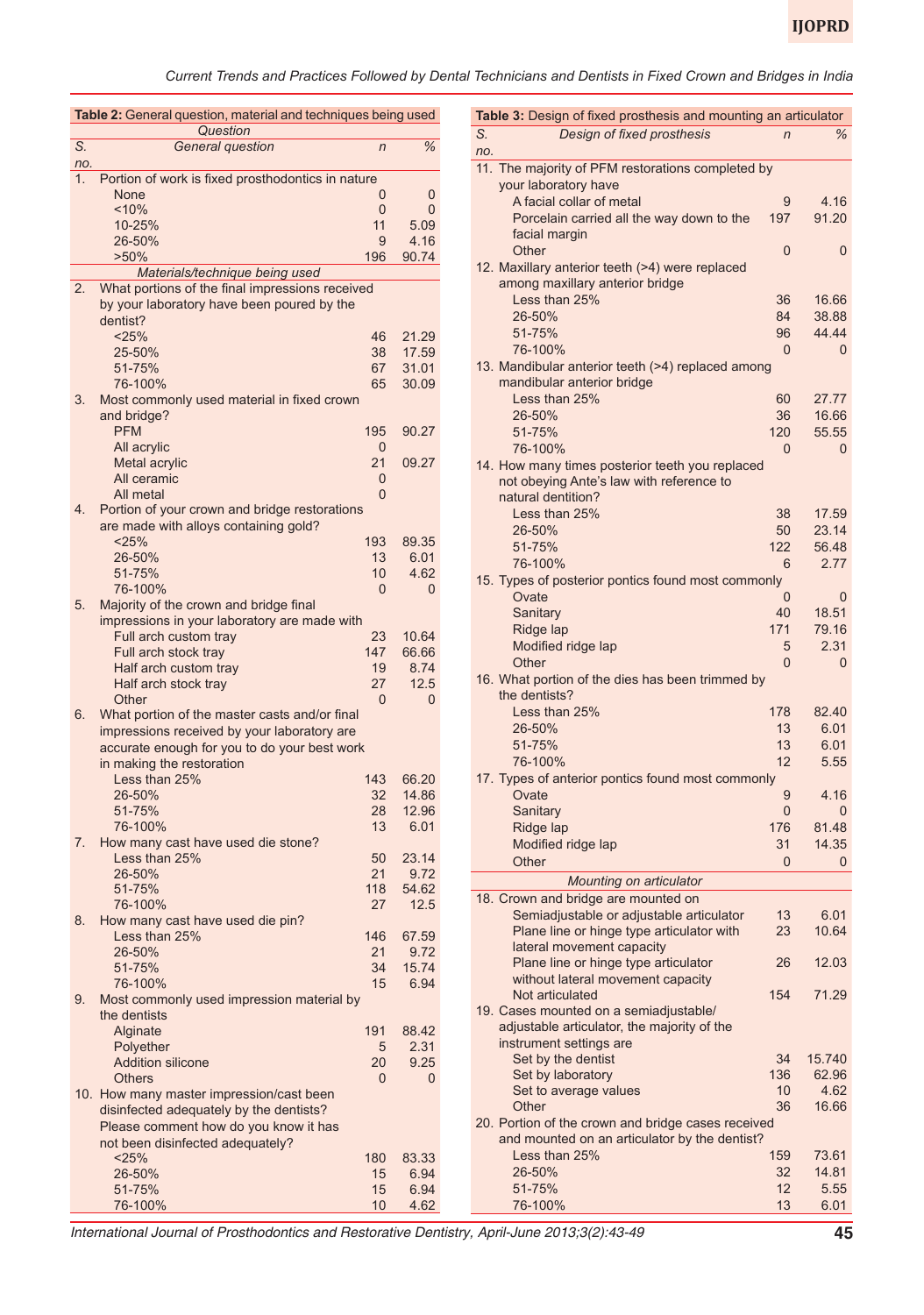|                 | Table 4: Shade selection/communication                                                                                                                  |                 |           |
|-----------------|---------------------------------------------------------------------------------------------------------------------------------------------------------|-----------------|-----------|
| S.<br>no.       | Shade selection/communication                                                                                                                           | $\overline{n}$  | ℅         |
| 21.             | How many dentists send work authorization/<br>prescription form to your laboratory?                                                                     |                 |           |
|                 | < 25%                                                                                                                                                   |                 | 142 65.74 |
|                 | 25-50%                                                                                                                                                  | 39              | 18.05     |
|                 | 51-75%                                                                                                                                                  | 21              | 9.72      |
|                 | 76-100%                                                                                                                                                 | 14              | 6.48      |
| 22 <sub>1</sub> | Portions of the PFM restorations fabricated and<br>returned to the dentist prior to porcelain<br>application for a coping try-in?                       |                 |           |
|                 | Less than 25%                                                                                                                                           | 178             | 82.40     |
|                 | 26-50%                                                                                                                                                  | 24              | 11.11     |
|                 | 51-75%                                                                                                                                                  | 14              | 6.48      |
|                 | 76-100%                                                                                                                                                 | $\Omega$        | $\Omega$  |
| 23.             | Portions of the PFM restorations completed<br>and returned to the dentist unglazed for final<br>contour modifications or custom<br>characterization?    |                 |           |
|                 | Less than 25%                                                                                                                                           | 165             | 76.38     |
|                 | 26-50%                                                                                                                                                  | 21              | 9.72      |
|                 | 51-75%                                                                                                                                                  | 20 <sup>2</sup> | 9.25      |
|                 | 76-100%                                                                                                                                                 | 18              | 4.62      |
|                 | 76-100%                                                                                                                                                 | 5               | 2.31      |
| 24.             | What portion of your crown and bridge work<br>authorizations or prescriptions indicate the<br>specific type of alloy to be used?                        |                 |           |
|                 | < 25%                                                                                                                                                   | 145             | 67.12     |
|                 | 26-50%                                                                                                                                                  | 9               | 4.16      |
|                 | 51-75%                                                                                                                                                  | 62              | 28.70     |
|                 | 76-100%                                                                                                                                                 | $\Omega$        | $\Omega$  |
| 25.             | Portion of your clients request you to participate<br>in shade selection and/or custom characterization<br>of porcelain restoration at your laboratory? |                 |           |
|                 | Less than $25%$                                                                                                                                         | 137             | 58.79     |
|                 | 26-50%                                                                                                                                                  | 24              | 11.11     |
|                 | 51-75%                                                                                                                                                  | 32              | 14.81     |
|                 | 76-100%                                                                                                                                                 |                 | 23 10.64  |
| 26.             | How many prescription indicate about pontic<br>design                                                                                                   |                 |           |
|                 | Less than 25%                                                                                                                                           | 119             | 55.09     |
|                 | 26-50%                                                                                                                                                  | 38              | 17.59     |
|                 | 51-75%                                                                                                                                                  | 46              | 21.29     |
|                 | 76-100%                                                                                                                                                 | 13              | 6.01      |
| 27.             | Please tick the appropriate statement, the<br>written instructions are:                                                                                 |                 |           |
|                 | Clear, and adequately describe the planned<br>fixed partial denture prosthesis                                                                          | 18              | 8.3       |
|                 | A guide and some of the design is left to<br>the technician                                                                                             | 15              | 6.94      |
|                 | Poor, and most of the design is left to the<br>technician                                                                                               | 24              | 11.11     |
|                 | There are no written instructions                                                                                                                       |                 | 149 68.98 |

## **DISCUSSION**

Fixed prosthodontics work involved several steps with great cooperation and communication between dentists and laboratories technicians. Managing work done by one

partner will affect quality of work done by another because minor/major fault at any steps need time as well as effort. So, to assess status of quality of fixed prosthodontic work, laboratory survey is best possible way to judge.

There were few surveys regarding fixed prosthodontic laboratory status and quality of prosthesis and they recommended such more studies in other parts of the world to gain a realistic global sense of the procedures occurring in daily clinical and laboratory dental practice. In India, fixed prosthodontic practices is being carried out by wide variety of professionals, including postgraduate dentists, graduate dentists and quacks (nonqualified dentists including dental technicians, hygienist, road side persons). India is now have maximum number of dental college in the world and dentists workforce will become 225,000 shortly.<sup>9</sup> Quacks are almost five to six times of dentists' practices in India. So, it is again very important to assess the fixed prosthodontics laboratories status in India.

The findings of this investigation were quite revealing as to the attitudes and habits of dental practitioners in India in the field of fixed prosthodontics.

Response rate was 45.76% which was similar to rates found in the published literature. Dental laboratories appreciated this effort because they feel that it raised issues related to the laboratory. Possible reasons of not responding might be lengthy questionnaire and/or neglect.

Major portion of work (>50%) was fixed prosthodontics in nature in 90.7% of laboratories. Other literature also showed almost similar percentage.<sup>12,13</sup>

A total of 21.2% laboratories stated that less than 25% impressions were poured by dentists. This part is again very important because 88.4% dentists used alginate as impression materials. The laboratory personal in their feed back form stated that it was poured by nonqualified person (not dental technicians/hygienists) working in the clinic or send from laboratory to collect working cast. This was happened probably due to financial reasons, attitude or dentist may thought that if he/she hired dental hygienist/ technicians in the clinic then they might learn the work and start doing practice next to his/her clinic.

Porcelain fused to metal was most commonly used material in crown and bridge which was similar to other studies.<sup>8,14</sup> Fabrication of metal acrylic restoration was quite high despite the inherent disadvantages of acrylic veneers.15 Feedback form indicated the reasons behind that were lower cost and easy repair than porcelain. A total of 89.35% laboratory stated that less than 25% alloy used in fixed prosthesis was gold alloy. The published literatures showed low percentage of use of base metal alloys in other part of the world.<sup>16-18</sup>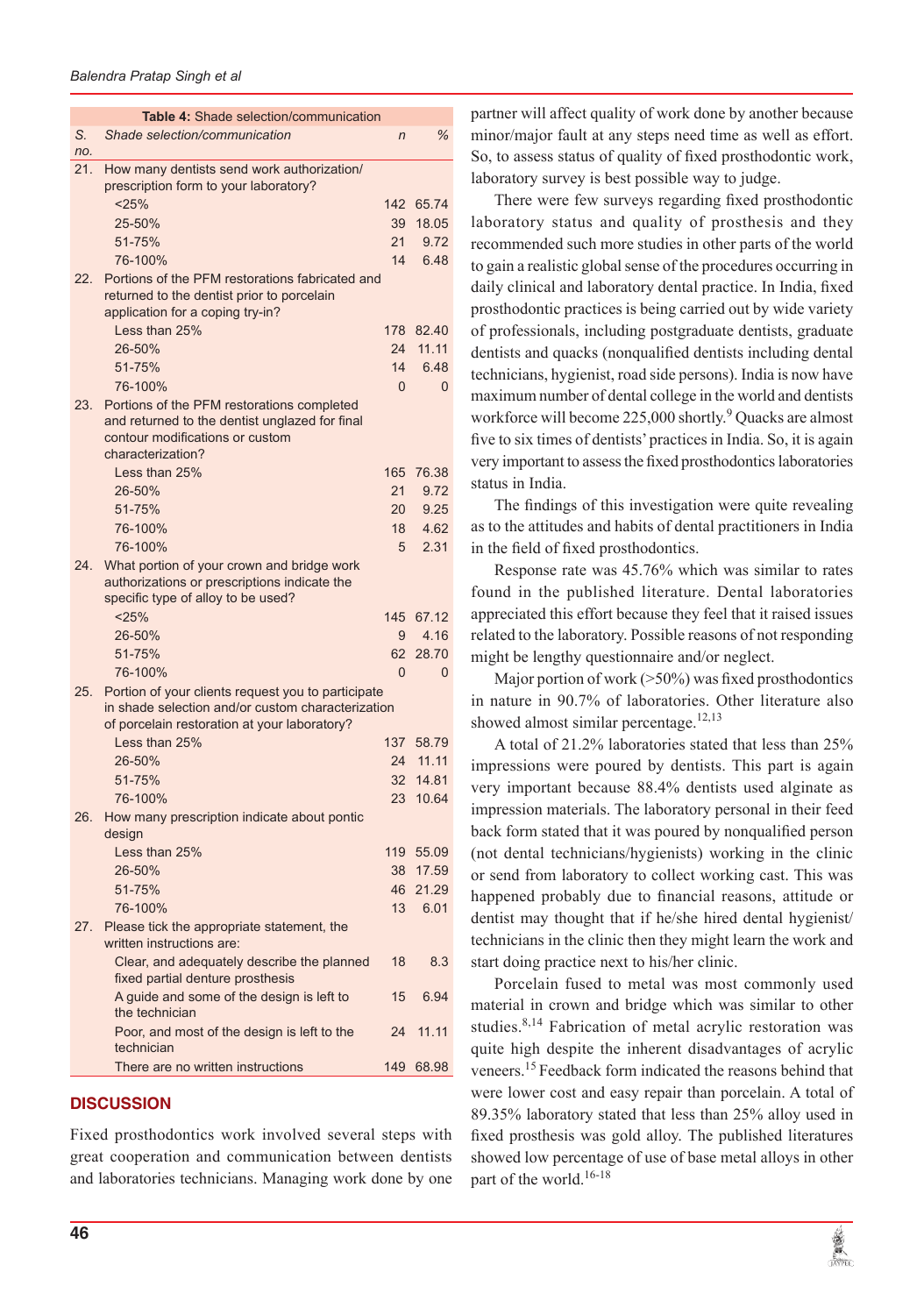Majority of crown and bridge final impressions were made with full arch stock trey.<sup>19-21</sup> Half arch impression may create technical difficulties because of lack of stability during mounting procedure. Impression received by laboratory was regarded as inadequate by most of the dental technicians. This step is completely depending on dentists. Inaccurate impressions have been raised major problems in published surveys.<sup>16,22</sup>

The percentage also remained high in surveys where dentists had performed the quality check.<sup>6,7,23</sup> Feedback form stated that there was majority of reasons, such as unclear margin, voids and drags. It was also mentioned by laboratories that poor quality of impression might be due to low quality materials used by dentists. Similar comments have been in previous surveys.<sup>17,24</sup> Only 12.5% laboratories observed that their master cast was made up of die stone and in only 6.15% of laboratories cast had die pin. This was important finding because in feedback form laboratories owner had written that frequent repetition of the cases was done due to complain of high occlusion or nonseating of prosthesis. Due to not using die stone (dental stone instead) chances of abrading the surface of prepared tooth and adjacent tooth along with opposing tooth occurred leading to high occlusion and inaccuracy. Without die pin, separation of die was not possible and chances of adequate proximal contact and marginal adaptation cannot be achieved leading to frequent and early complication of tooth supported fixed partial denture.

In only 15% laboratories, all the cast were disinfected. This was identified by the laboratories due to presence of blood stain and food particles on the nondisinfected cast. This status may lead to potentially vulnerable infectious disease from impression and other items in dental laboratories to technicians.25,26 Therefore, a proper disinfection protocol should be adhered to by the dentists and technicians. In feedback form, only 15% laboratories was regularly disinfecting all the incoming items.

Most common anterior and posterior pontic fabricated by laboratories were ridge lap despite its disadvantages of food lodgment leading to caries and loss of abutment. Laboratory technicians have commented that dentists ordered such type of pontic because of esthetics. The frequent use of such pontic design may be because of not using work authorization form in every case, unqualified dentists and laboratories technicians, less awareness among patients and no enforcement of law agencies. These reasons may also be related to frequently replacing more than four anterior teeth in maxillary and mandibular arch; replacing posterior teeth not obeying Ante's law with reference to natural dentition. A total of 7% cases received at laboratories were not articulated at all. In other survey, this percentage was quite less.<sup>16</sup> It is

another big area of concern for the indirect simulation of dynamic maxillomandibular relationships.

As noted, 65.7% dentists did not send work authorization form to laboratories and among those who send; only 4.62% authorization form quality is clear and adequately described the planned prosthesis. This was evident by the fact that only 6% dentists written about pontic design, no dentist commented on specific type of material to be used regarding alloy. Poor communication was also found in relation to coping try-in (less than 25% restoration in 82.4% laboratories) and glazing after final modification. Other laboratory surveys had founded similar result but percentage was better.<sup>27-29</sup> Only 10.6% dentists requested the dental technicians to participate in shade selection. This percentage is quite less than in other surveys. $8$  In the feedback form, dental technicians had mentioned that most of the time one shade tab identification was orally communicated (not written) to laboratories by dentists which compounding the potential of error.

It is disappointing that even though the problems of inadequate prescription and communication between clinicians and laboratories was first highlighted almost 30 years ago,  $30^{\circ}$  There is still evidence that these problem still exist. The reasons for this are not entirely clear. Possible reasons in fixed prosthodontics included a lack of adequate educational exposure $31$  or inadequate financial remuneration.23

As these laboratory run on private basis so depending on the case dentists as well can charge the fee as per case, so inadequacy of financial reasons is not clear. The problem may lie in the education exposure/continuing dental education of dentist, dental technicians, guideline for dental society of dentist and dental technicians (in India no association for dental technician exist and only one dental technicians journal was started four years back), law enforcing the practicing by quacks, mass awareness of public.

The majority of dental technicians expressed that the time for delivery requested by the dentist was insufficient for quality work to be produced.<sup>24</sup> This issue need to tackle by dental community because time pressure may result in neglect and poor quality work. This was further emphasized by feedback form, which implied that major portion of dentists consider time to be a more important factor than quality. It is quite disturbing that in an era of prosthodontics in which sophisticated technology, bioengineering and advanced basic science research are being implemented, clinical and laboratory procedures in daily practice do not even comply with basic protocols taught in dental school. However, such studies can help the profession realize the reasons why patients are not enjoying the full benefits that prosthetic dentistry can provide.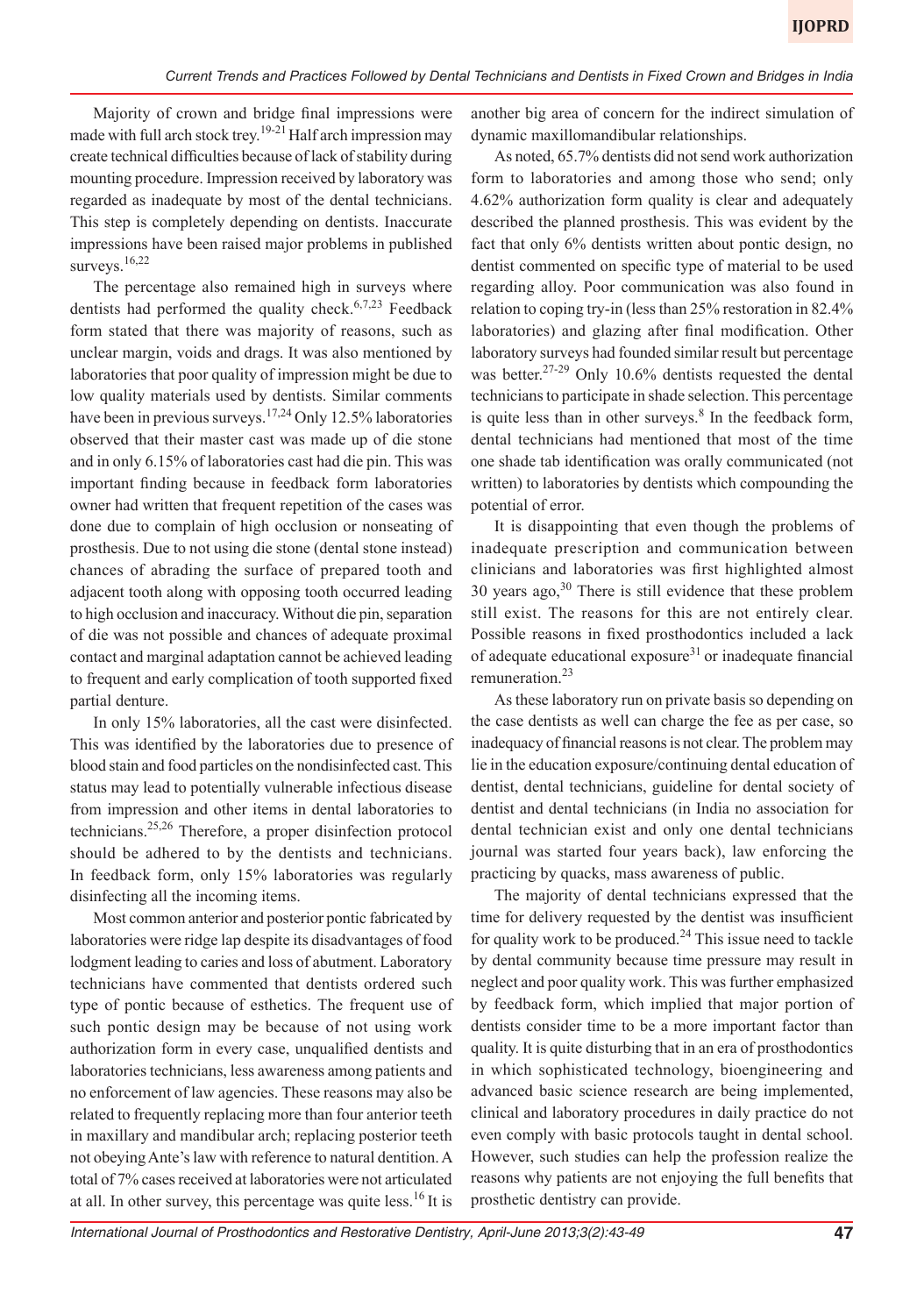# **CONCLUSION**

Within the limitation of this study, majority of impression received by the laboratories are not accurate enough and communication between dentists and laboratories is poor. Impressions/casts are not disinfected and design of the prosthesis was not following the norm as was studied by the dentists. This showed the need by the general public for the quality prosthodontic treatment despite increase in number of dentists in India. Further investigations are warranted to determine the method to manage quality treatment for the population at large.

# **REFERENCES**

- 1. Tandon S. Challenges to the oral health workforce in India. J Dent Educat 2004;68:28-33.
- 2. Dentistry potential. Available at: http://www.delhidentalshow. org.in/textpages/newtextpages/futureofdentistryindia.aspx. Accessed on: 2013 September 24.
- 3. Dental Council of India. List of the institution approved/ recognized by the DCI to run the dental mechanics & dental hygienists courses. Available at: http://www.dciindia.org/ dental\_hygienists\_pages/web%20site%20list%20of%20 DM%20and%20DH.pdf. Accessed on: 2013 September 25.
- 4. Williams GJ, Edmunds DH. Crown and bridge technology in the United Kingdom. A survey of dental laboratories. Br Dent J 1981;150:215-217.
- 5. MacEntee MI, Belser UC. Fixed restorations produced by commercial dental laboratories in Vancouver and Geneva. J Oral Rehabil 1988;15:301-305.
- 6. Winstanley RB, Carrotte PV, Johnson A. The quality of impressions for crowns and bridges received at commercial dental laboratories. Br Dent J 1997;183:209-213.
- 7. Albashaireh ZS, Alnegrish AS. Assessing the quality of clinical procedures and technical standards of dental laboratories in fixed partial denture therapy. Int J Prosthodont 1999;12:236-241.
- 8. Hatzikyriakos A, Petridis HP, Tsiggos N, Sakelariou S. Considerations for services from dental technicians in fabrication of fixed prostheses: a survey of commercial dental laboratories in Thessaloniki, Greece. J Prosthet Dent 2006;96:362-366.
- 9. Sivapathasundharam B. Dental education in India. Indian J Dent Res 2007;18:93.
- 10. Times online. 'India urged to train its quacks to solve shortage of doctors'. Available at: http://www.timesonline.co.uk/tol/news/ world/asia/article4036187.ece. Accessed on: 2008 May 31.
- 11. Jain H, Agarwal A. Current scenario and crisis facing dental college graduates in India. J Clin Diagn Res 2012;6:1-4.
- 12. Baumann B, Pai WH, Bennani V, Waddell JN. Dental alloys used for crown and bridge restorations by dental technicians in New Zealand. N Z Dent J 2010;106:43-49.
- 13. Afsharzand Z, Rashedi B, Petropoulos VC. Dentist communication with the dental laboratory for prosthodontic treatment using implants. J Prosthodont 2006;15:202-207.
- 14. Stankiewicz NR, Wilson PR. A survey of the distribution and types of full crowns prescribed in Melbourne, Australia. Aust Dent J 2000;45:193-197.
- 15. Palmqvist S, Swartz B. Artificial crown and fixed partial dentures 18 to 23 years after placement. Int J Prosthodont 1993;6:279-285.
- 16. Aquilino SA, Taylor TD. Prosthodontic laboratory and curriculum survey. Part 3: fixed prosthodontic laboratory survey. J Prosthet Dent 1984;52:879-885.
- 17. MacEntee MI. Belser UC. Fixed restorations produced by commercial dental laboratories in Vancouver and Geneva. J Oral Rehabil 1988;15:301-305.
- 18. Olin PS, Clay DJ, Look JG. Current prosthodontic practice: a dental laboratory survey. J Prosthet Dent 1989;61:742-745.
- 19. Thongthammachat S, Moore BK, Barco MT 2nd, Hovijitra S, Brown DT, Andres CJ. Dimensional accuracy of dental casts: influence of tray material, impression material, and time. J Prosthodont 2002;11:98-108.
- 20. Damodara EK, Litaker MS, Rahemtulla F, McCracken MS. A randomized clinical trial to compare diagnostic casts made using plastic and metal trays. J Prosthet Dent 2010 Dec;104(6):364-371.
- 21. Reddy JM, Prashanti E, Kumar GV, Suresh Sajjan MC, Mathew X. A comparative study of inter-abutment distance of dies made from full arch dual-arch impression trays with those made from full arch stock trays: an in vitro study. Indian J Dent Res 2009;20:412-417.
- 22. Kugel G, Perry RD, Ferrari M, Lalicata P. Disinfection and communication practices: a survey of US. dental laboratories. J Am Dent Assoc 2000;131:786-792.
- 23. Carrotte PV, Winstanley RB, Green JR. A study of the quality of impressions for anterior crowns received at a commercial laboratory. Br Dent J 1993;174:235-240.
- 24. Leith R, Lowry L, O'Sullivan M. Communication between dentists and laboratory technicians. J Ir Dent Assoc 2000;46:5-10.
- 25. Powell GL, Runnellls RD, Saxon BA, Whisenant BK. The presence and identification of organisms transmitted to dental laboratories. J Prosthet Dent 1990;64:235-237.
- 26. Owen CP, Goolam R. Disinfection of impression materials to prevent viral cross-contamination: a review and a protocol. Int J Prothodont 1993;6:480-494.
- 27. St Arnault FD, Evans PR. Dental laboratory work authorization forms: a national survey of regulatory agency requirements. J Prosthet Dent 1991;65:592-596.
- 28. St Arnault FD, Allen DL Jr. Dental laboratory work authorization forms: a survey. J Prosthet Dent 1990;64:497-501.
- Petridis HP. An example of hierarchy of evidence vs hierarchy of information. Int J Prosthodont 2006;19:134-135.
- 30. Owall B. Design of removable partial dentures and dental technician education. Swed Dent J 1974;67:21-32.
- 31. Leeper SH. Dentist and laboratory: a 'love-hate' relationship. Dent Clin North Am 1979;23:87-99.

# **ABOUT THE AUTHORS**

## **Balendra Pratap Singh (Corresponding Author)**

Assistant Professor, Department of Prosthodontics, King George's Medical University, Lucknow, Uttar Pradesh, India, Phone: 05222257245, e-mail: balendra02@yahoo.com

## **Kamleshwar Singh**

Assistant Professor, Department of Prosthodontics, King George's Medical University, Lucknow, Uttar Pradesh, India